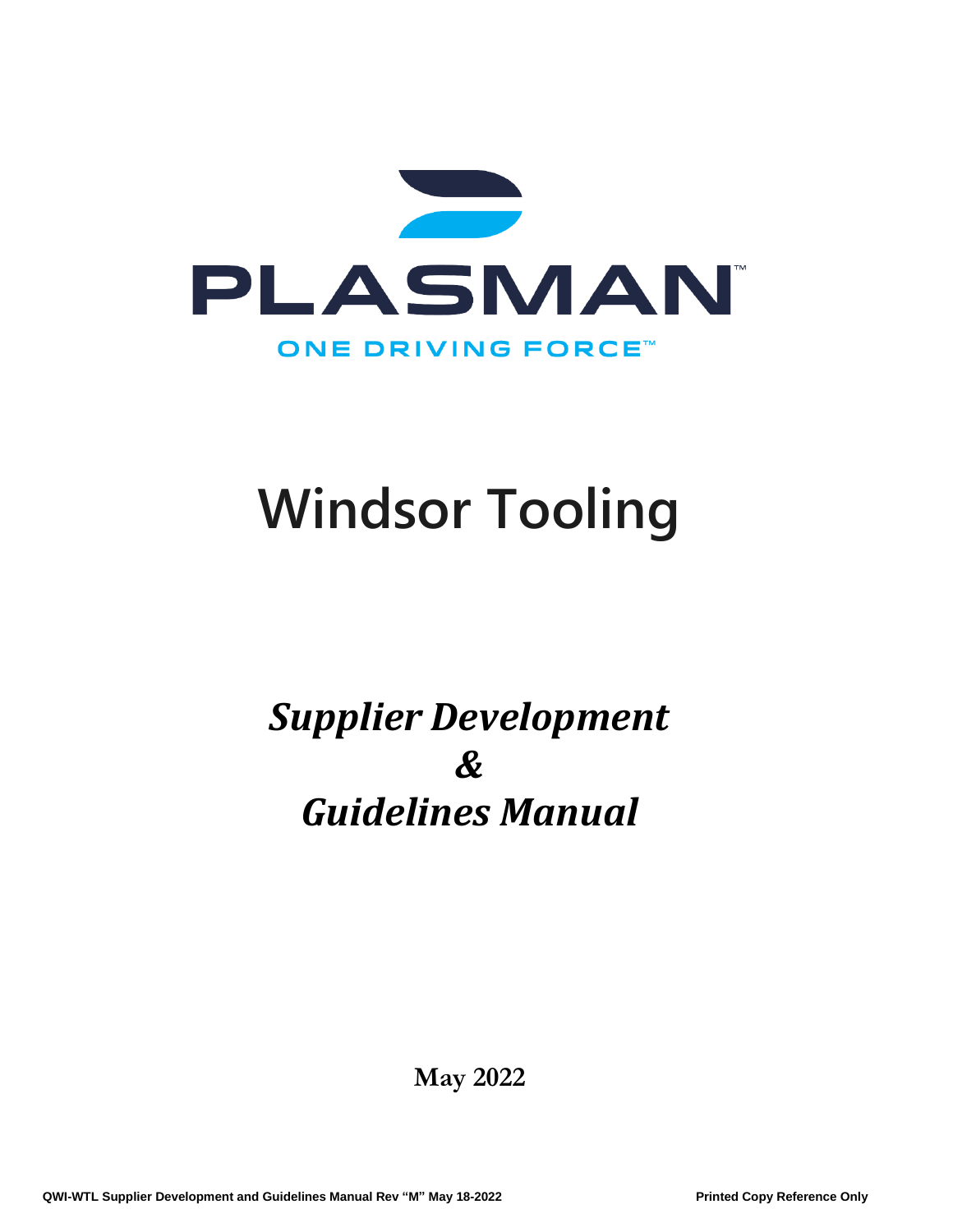

# **CONTENTS**

### Page 3

- Introduction
- Purchasing Contacts

### Page 4-6

- Plasman Quality Statement
- Plasman EH&S Policy Statement
- Plasman Supplier Code of Conduct
- Plasman Anti-Bribery Policy

### Page 6-9

### Supplier Requirements

- ISO Certificates
- C-TPAT Program Participation
- General Procedures
- Blanket Purchase Orders
- Outside Services
- Steel
- Sub-Contractor Self-Assessments
- On-Site Supplier Assessments
- Supplier Discrepancy Communication and Corrective Action
- Supplier Ratings
- Payment Terms

### Page 10-11

• Change Record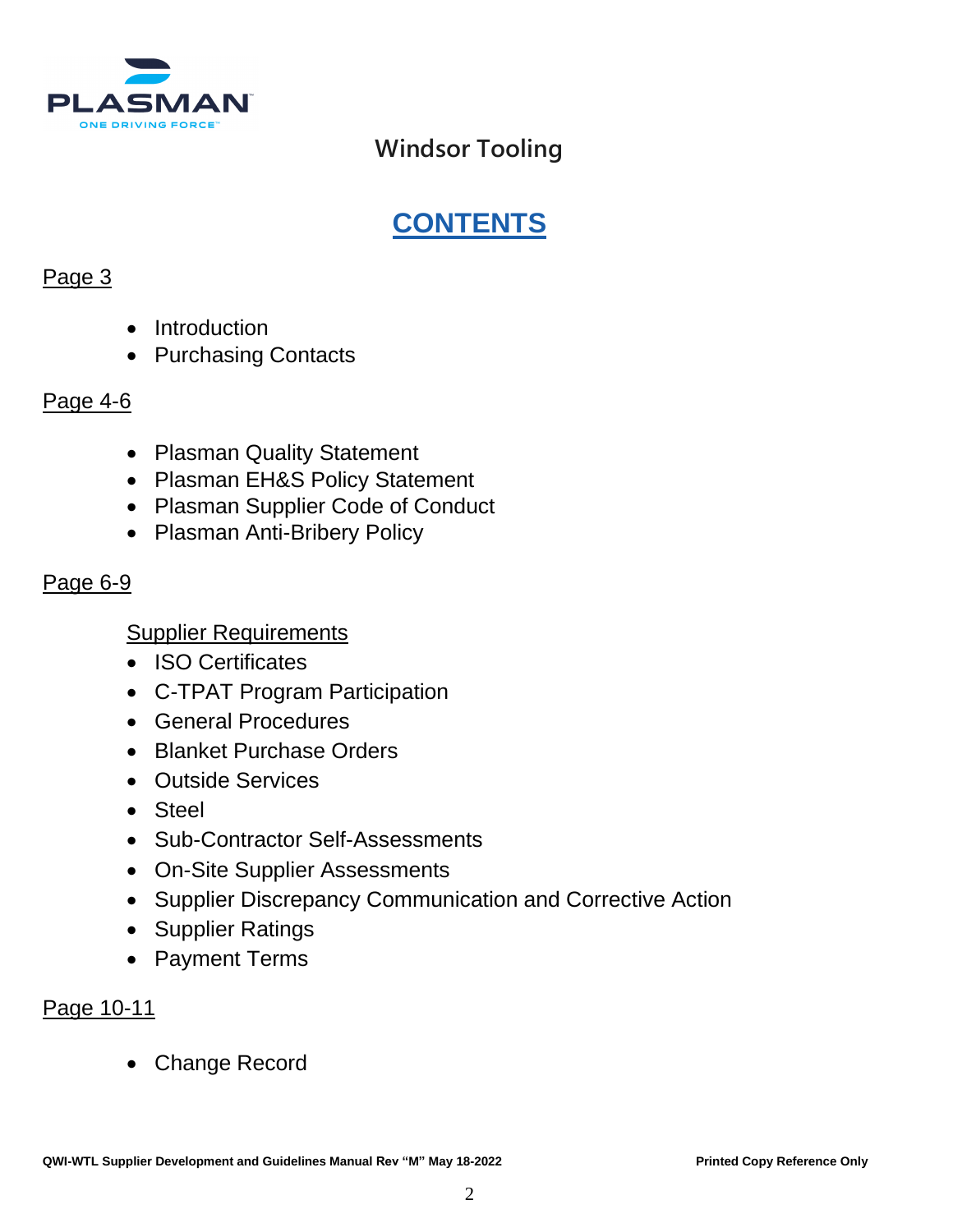

### **INTRODUCTION**

**The intent of this manual is to define the vision of the Windsor Tooling Purchasing Group, to outline the requirements for becoming an Approved / Key Supplier, and to broaden the scope of recognized automotive quality system and environmental standards including additional requirements of Plasman – Windsor Tooling. This manual will outline the operating standards and business practices of Plasman – Windsor Tooling, including supplier quality, delivery and service expectations, and supplier performance metrics.**

**In addition to Plasman – Windsor Tooling Purchase Order Terms and Conditions, it is mandatory that the Supplier understand and ensure compliance with this manual. It is the responsibility of the Supplier to check for updates to this manual at regular intervals at: <https://plasman.com/supplier-portal/>**

**For more information or clarification related to this manual, or if for any reason the website cannot be accessed, contact the appropriate Plasman – Windsor Tooling purchasing personnel listed below.**

**Plasman – Windsor Tooling Purchasing Contacts**

➢ **Laura Standaert,** Purchasing Coordinator Email: [Laura.Standaert@plasman.com](mailto:Laura.Standaert@plasman.com) Phone: 519-737-6984 x **1651** Fax: 519-737-7953

➢ **Lori Bradley,** Customs & Outsourcing Coordinator Email: [Lori.Bradley@plasman.com](mailto:Lori.Bradley@plasman.com) Phone: 519-737-6984 x **1211** Fax: 519-737-7953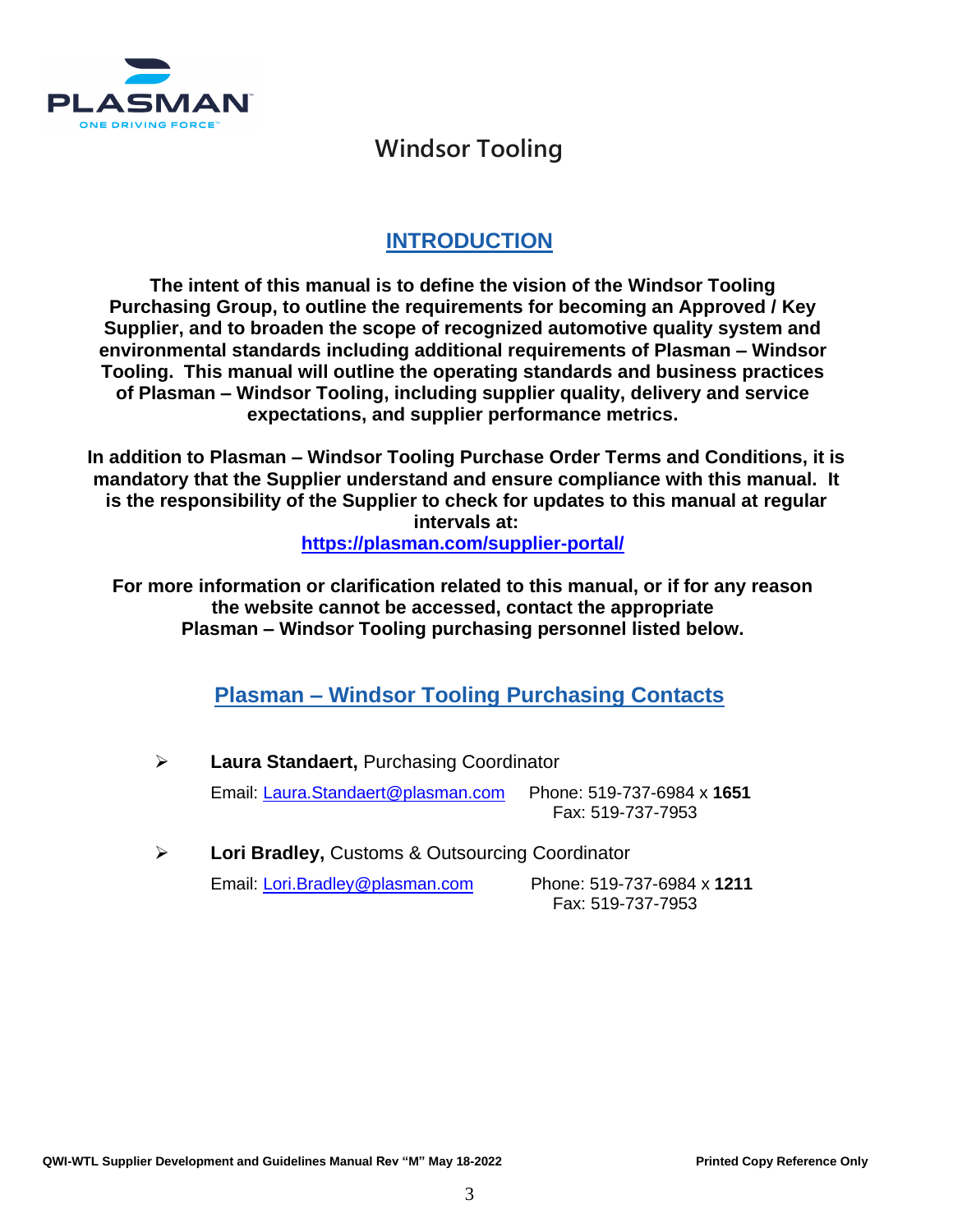

#### **In support of the Plasman management commitment, the following are the endorsed Policy Statements:**

### **QUALITY POLICY STATEMENT**

**Plasman – Windsor Tooling** is committed to the continual improvement and development of our design and build processes, products, employees and supplier relationships. This focus will ensure our continuing success in the production of high quality molds and tooling for industry, that our reputation has generated and that our Customers can expect.

This goal will be achieved through management established and reviewed measurable objectives and targets for quality that promote our efforts towards continual improvement. Utilizing both established and innovative technologies, methodologies, and training initiatives, **Plasman – Windsor Tooling** provides the resources needed to meet the existing and future requirements of the marketplace.

**Plasman – Windsor Tooling** considers effective communication to be the cornerstone of our business relationships, and will continue to foster the established framework of communication between our management and employees, and with our suppliers, to ensure that our customer's needs are first understood, and then fulfilled to their ultimate satisfaction.

### **ENVIRONMENTAL HEALTH & SAFETY POLICY STATEMENT**

**Plasman** endeavours to take every precaution reasonable to protect the environment and promote the health and safety of all employees and interested parties. It is our intention that Plasman be a safe place to work, with defined and established responsibilities and clear goals to create a physically and mentally sound workplace. Plasman shall demonstrate responsible corporate citizenship through our focus on pollution prevention initiatives.

#### **It is the policy of PLASMAN:**

- To commit to the elimination of Health & Safety and Environmental hazards and reducing risks through consistent and systematic communication, cooperation, education, and leadership.
- To comply with applicable environmental and occupational health and safety legislation and other requirements that relate to our health & safety and environmental aspects within the scope of our overall business operations.
- To reduce health, safety and environmental impacts by setting objectives and targets to minimize the footprint our activities create on the environment and personal safety.
- To require that all Supervisors ensure that safe work areas are maintained and all persons working for or on behalf of the Organization work within best practices, legislation and standards for health and safety and environmental protection.
- To ensure that processes are implemented to identify hazardous conditions, report occurrences, investigate and assess so that the risk to the environment, physical, organizational and social work environment is maintained as safe and secure.
- To commit to using consultation and participation of employee's and, where they exist, workers' representatives in order to support continuous improvements related to environmental impacts, workplace injury and illness prevention initiatives.
- To establish that Employees and all persons working for or on behalf of the organization work in a safe manner, report all hazardous conditions, unsafe work practices and potential impacts on the environment immediately to their Supervisors.
- To integrate global sustainability practices supporting the environment, human and social rights and opportunities in order to establish a balanced work model.

A safe workplace is the responsibility of everyone. Your active participation and support are critical to maintaining and improving Environmental, Health and Safety at Plasman.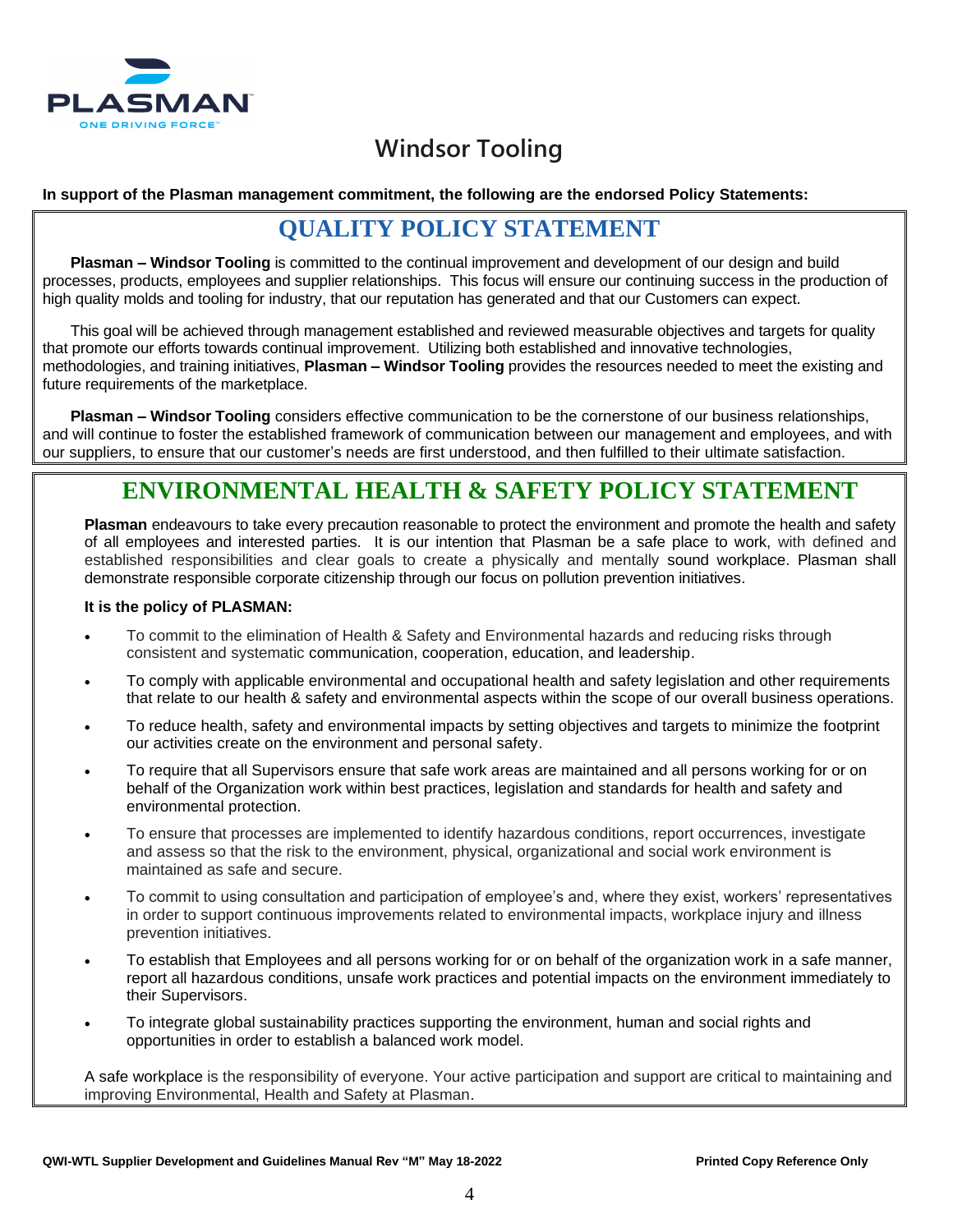

### **Supplier Code of Conduct**

Sustainability is a strategic priority for Plasman. We strive for compliance by committing to relevant international standards, laws, regulations, and customer requirements. We take responsibility for our products, production, and supply chain in order to deliver sustainable solutions.

#### **Purpose and Scope**

The purpose of the Plasman Supplier Code of Conduct is to define minimum sustainability requirements for all Plasman suppliers, including Suppliers that deliver goods and/or services. This Code of Conduct is an integral part of the agreement between Supplier and Plasman.

#### **General Requirements**

- 1. Supplier shall comply with all the Requirements of the Supplier Code of Conduct.
- 2. Suppliers shall comply with all applicable laws and regulations as well as the contractual terms and conditions agreed upon with Plasman.
- 3. Supplier shall be transparent and disclose legally required permits and licenses upon request.

#### • BUSINESS ETHICS

- Supplier shall respect and comply with applicable fair trade, competition and anti-trust laws and regulations.
- Supplier shall not engage in any form of bribery or corruption, and shall avoid situations where private, financial or other external interests conflict with the job responsibilities of employees.
- Supplier shall respect Plasman's confidential information and intellectual property rights and comply with the laws governing data privacy.

#### • HUMAN RIGHTS AND WORKING CONDITIONS

- Supplier shall respect human rights; including the process where employees may choose to be part of trade union or similar external representative.
- Supplier shall comply with applicable laws and collective bargaining agreements and pay at least the minimum wage laid down by local law.
- Supplier shall not tolerate forced labor or modern slavery.
- Supplier shall comply with applicable laws regarding working and resting hours, and sick and parental leave.
- Supplier shall not directly or indirectly allow or use child labor and nobody of the Suppliers' or its subcontractor's employees shall be below the minimum legal age for employment.
- Suppliers shall not engage in any form of discrimination based on race, ethnicity, nationality, age, gender, religion, union affiliation, disability, pregnancy, political affiliation.
- Supplier shall not tolerate any form of harassment and abuse.

#### • HEALTH AND SAFETY

- Suppliers shall provide its employees with a safe and healthy working environment that minimizes the incidence of workrelated injuries
- Supplier shall ensure that its Employees' potential exposure to safety hazards are identified, assessed and controlled. Where hazards cannot be adequately controlled by these means, employees shall be provided with appropriate personal protective equipment including access to first-aid supplies.
- Supplier shall comply with hazardous material restrictions set by applicable laws and regulations.

#### • ENVIRONMENTAL STEWARDSHIP AND RESPONSIBLE SOURCING

- Supplier shall strive to reduce their negative environmental impact.
- Supplier shall monitor, track and document its consumption of natural resources such as water, energy and raw materials.
- Suppliers shall monitor, track and document its emission to water, soil and air, and its waste.
- Supplier shall implement responsible handling of potentially hazardous substances including (transportation, storage, and disposal) and supply employees with adequate personal protective equipment when applicable.
- Supplier shall comply to applicable laws and regulations regarding prohibition or restriction of specific substances (including tantalum, tin, tungsten, gold, cobalt).
- Suppliers shall be transparent on raw materials origin upon request.
- Suppliers shall report substances used in the products delivered to Plasman through the International Material Data System (IMDS).

#### **QWI-WTL Supplier Development and Guidelines Manual Rev "M" May 18-2022 Printed Copy Reference Only**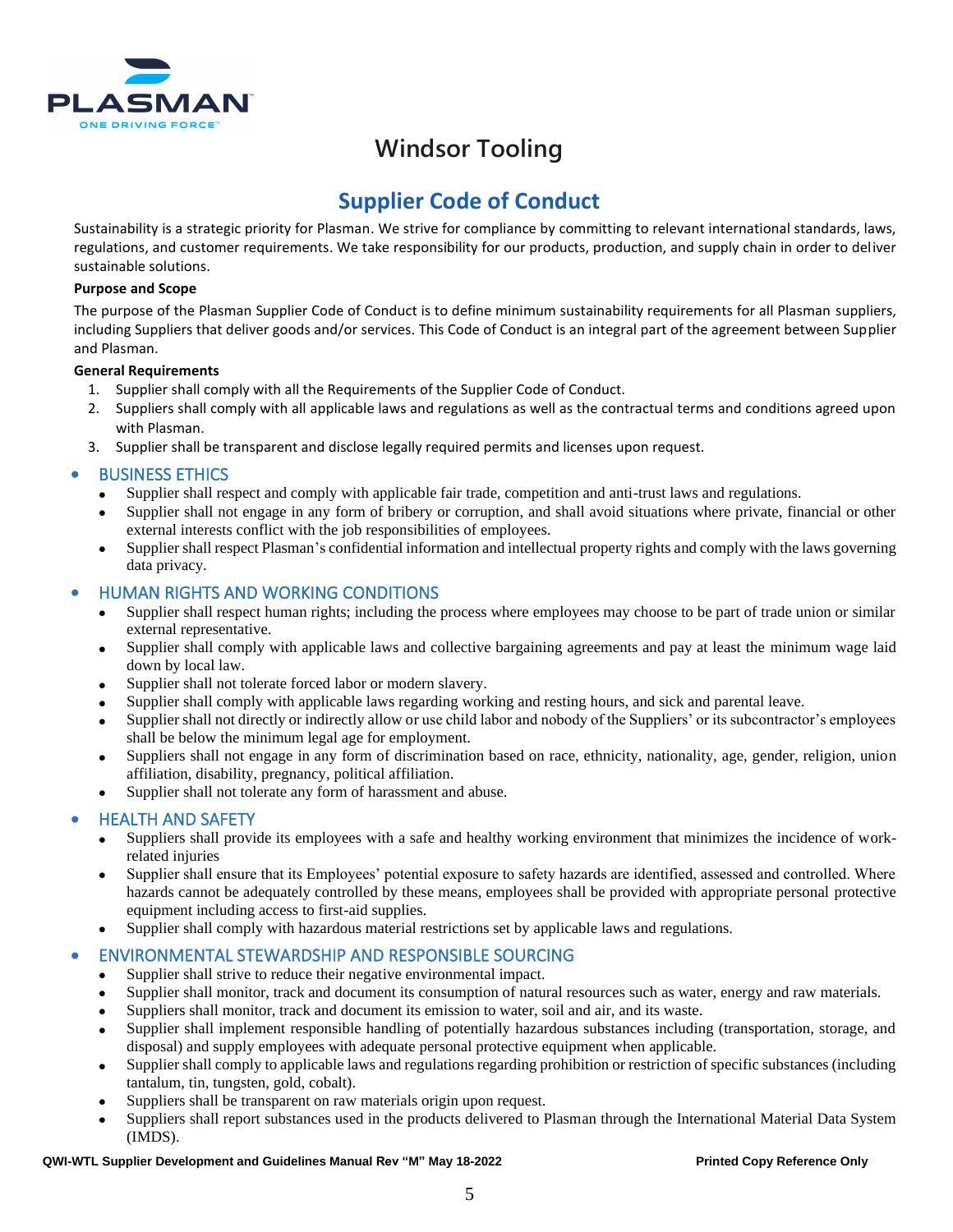

#### **Compliance statement**

Plasman requires suppliers to report non-compliance with this code of conduct to their Purchasing contact. Plasman reserves the right in the event of non conformity to exercise early termination for cause of the business relationship with any supplier and/or present an acceptable countermeasure/remedy plan to correct the non conformity.

#### **Anti-Bribery Policy**

Plasman strictly prohibits fraud, bribery and other corrupt business practices in all of our business operations. This prohibition applies to all business activities, anywhere in the world, whether they involve government officials or private sector employees. This Policy applies to everyone at Plasman and our supply chain acting on Plasman's behalf anywhere in the world. As a Canada led company with business operations in Mexico, United States, Sweden, Norway, and Belgium we are committed to observing the standards of conduct set forth in the U.S. Foreign Corrupt Practices Act (the "FCPA"), the Canadian Corruption of Foreign Public Official's Act, and related legislation, as well as local anti-bribery laws of all countries in which the Company operates (collectively, the "Anti-Bribery Laws").

This Policy supplements the Conducting Business with Integrity, Fairness and Respect section of Plasman's Business Code of Conduct and Ethics.

Suppliers are responsible for following anti-bribery practices in conjunction with the **Plasman Supplier Code of Conduct** (see page 5).

# **Supplier Requirements**

The Supplier Development and Guidelines Manual is intended to be a communication instrument to suppliers on how to do business with Plasman – Windsor Tooling. In all cases, Purchase Orders, supplier agreements, contracts and any other business agreements shall prevail. For additional information and periodic updates to this manual, you may contact the Purchasing Department at Plasman – Windsor Tooling.

#### **ISO Certification**

- Plasman Windsor Tooling actively maintains and continually improves their Quality Management System through registration to ISO 9001. Our supply chain is encouraged to conform to the ISO 9001 Standard. If your organization is registered to ISO 9001, please forward a copy of your Certificate as evidence of your commitment to Quality.
- Laboratory Testing Suppliers providing testing or calibration services must be certified to ISO/IEC 17025. A copy of the ISO/IEC 17025 Certificate and Lab Scope **must** be forwarded.
- Plasman Windsor Tooling is committed to developing and improving their Environmental Management System and encourage supplier conformance to ISO 14001 (or industry equivalent). If your organization is registered to ISO 14001, please forward a copy of your Certificate as evidence of your commitment to the Environment.
- Email all ISO Certificates to the applicable Plasman Windsor Tooling purchasing contact (identified on page 3)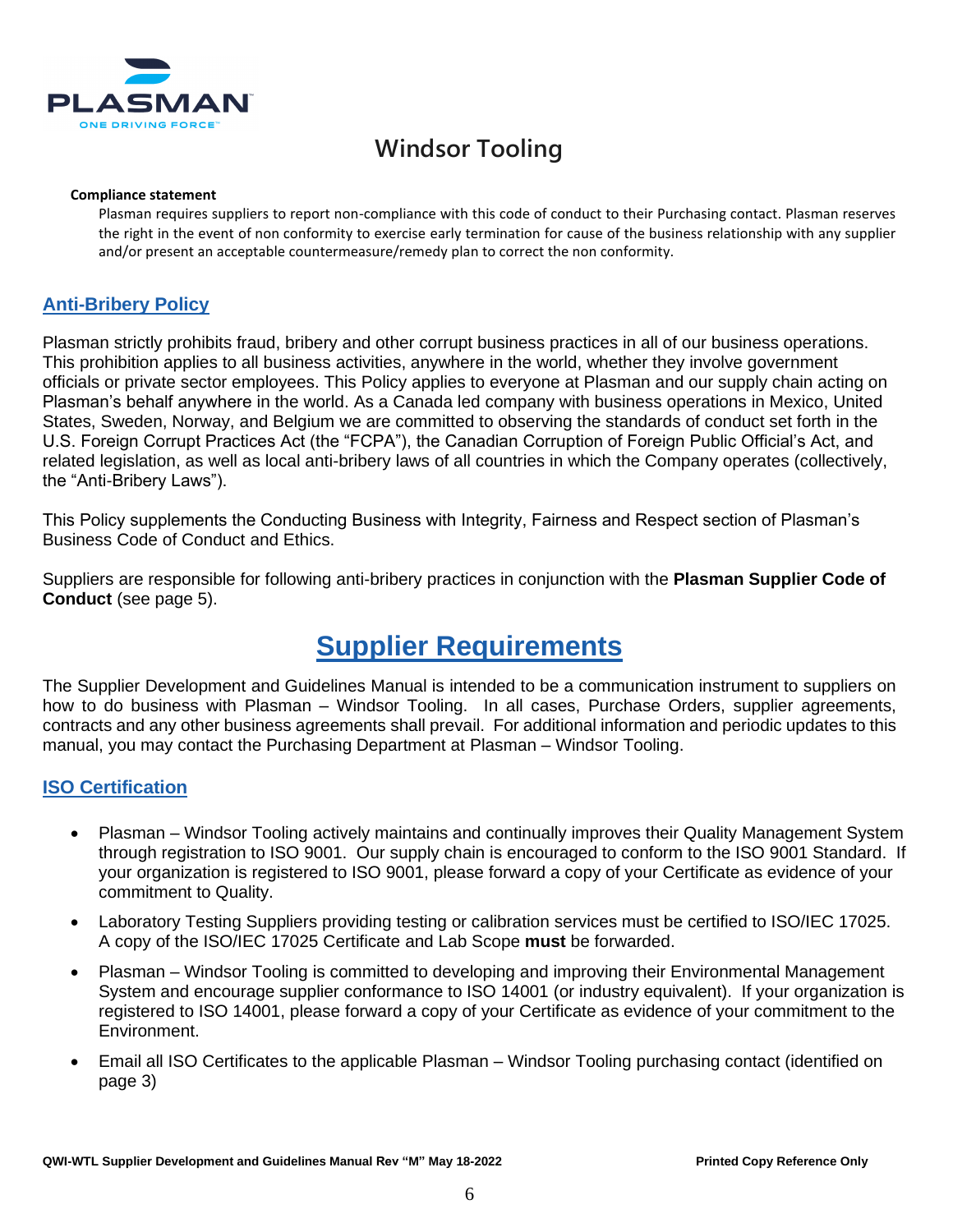

### **Customs-Trade Partnership Against Terrorism (C-TPAT) Program Participation**

- Plasman Windsor Tooling is required to engage with all of our business partners to ensure the development and maintenance of a security program within the guidelines of the C-TPAT program, with an emphasis on ensuring the integrity of all U.S. bound shipments.
- Plasman Windsor Tooling encourages all supply chain partners to participate in the C-TPAT program, and in support of that effort will periodically request completion of a C-TPAT questionnaire.

#### **General Procedures**

- All orders for products or services initiated by Plasman Windsor Tooling MUST have a purchase order at the time the order is placed.
- This purchase order MUST be referenced on all packing slips and invoices. Failure to do so will result in loss of payment.
- If the supplier cannot meet the quantities and/or delivery dates on the Purchase Order they must notify the buyer within 48 hours.
- All backorders MUST have a Plasman Windsor Tooling Purchase Order number referenced also.
- All back orders being shipped later than thirty days after the original date MUST be authorized by the Plasman – Windsor Tooling purchasing department or the Purchase Order will be closed, and the goods will be refused.
- The packing slip for drop shipments (i.e. "Sold to" Plasman Windsor Tooling, and "Ship to" our customer or another supplier for a secondary operation) must be faxed/emailed to the applicable purchasing contact within 48 hours of the delivery.
- No invoices will be accepted that are dated prior to the receipt of goods contained on the invoice.
- The Plasman Windsor Tooling Job Number (if applicable) must be referenced on all packing slips and invoices.
- Steel and Resin Suppliers must send the appropriate Material Certificate of Analysis (C of A) certification sheet with each shipment or should fax/email to the applicable purchasing contact within 48 hours.
- Suppliers to Plasman Windsor Tooling MUST comply with the customer specific automotive restricted substance standard and report exception to BAM. Safety Data Sheets (SDS) must be provided for all material accordingly. This involves the first shipment of each unique product.
- All Supplier / Subcontractor Employees that visit our location MUST follow our Emergency Response Procedures (spills, emergency evacuations, etc.) and Safety requirements, including visitor sign-in procedures upon arrival at Plasman – Windsor Tooling.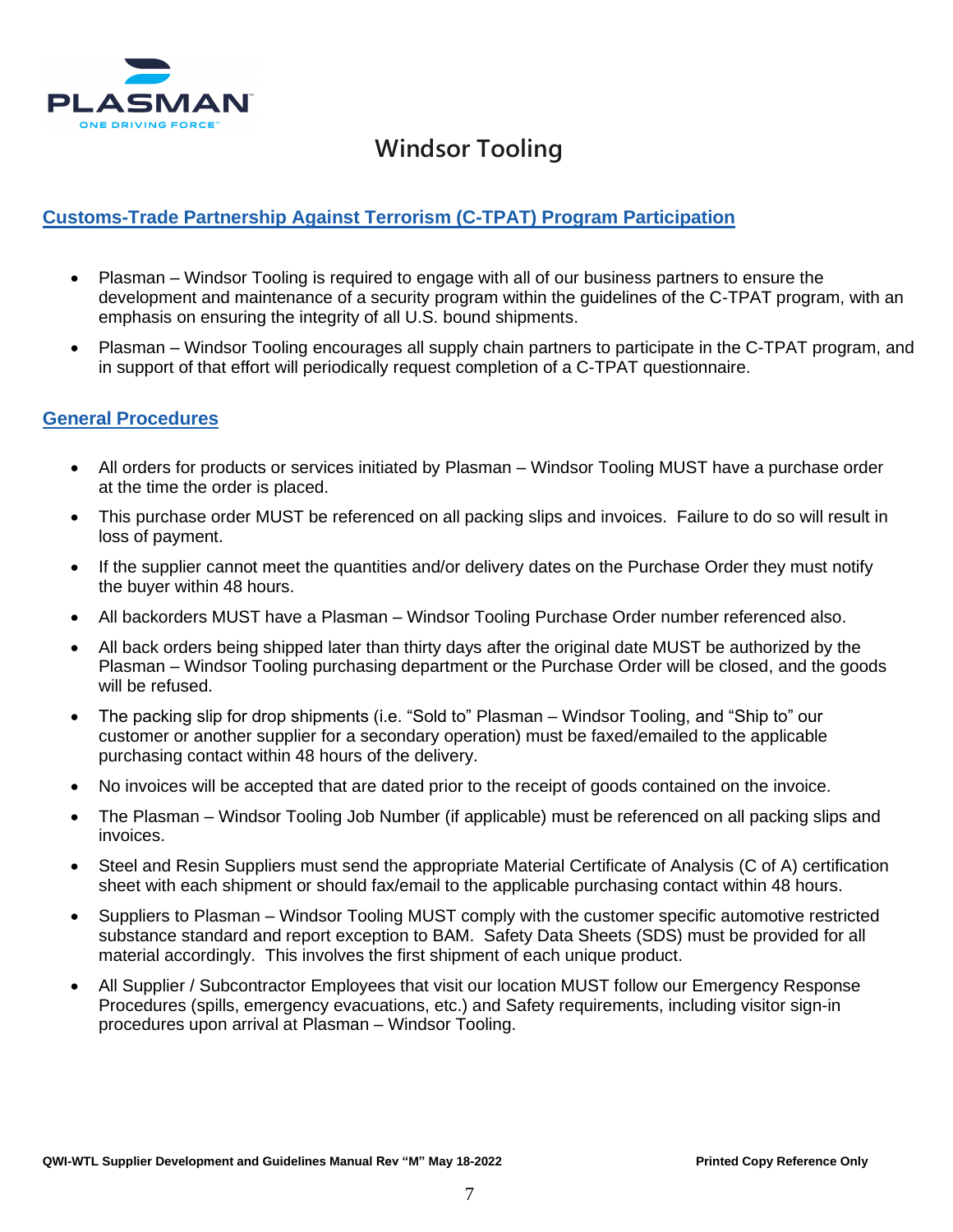

#### **Blanket Purchase Orders**

- Blanket Purchase Orders will be communicated via a "Release Schedule" which shows all open lines. This schedule reflects received shipments and supersedes all previous releases. Please contact the buyer if you have any questions regarding this schedule.
- The appropriate Line Number (Ref #) must be referenced on all packing slips and invoices.
- Production suppliers must reference the Plasman Windsor Tooling Internal Part Number (IPN) on all box labels and packing slips.
- "Forecast" Description is for informational purposes only. It does not authorize material purchase, manufacture, or shipment of goods.
- "Release" quantities and dates authorize the supplier to produce parts and commits Plasman Windsor Tooling to those parts for the referenced quantity and delivery date.
- If the supplier foresees any issues in meeting the scheduled release quantities and dates, the supplier must communicate this to the buyer within 48 hours or the order is considered acknowledged.
- Invoices must match the original copy of the Blanket Purchase Order. Invoices for dollar amounts higher than what was originally quoted and agreed upon will be short paid.

#### **Outside Services**

- A Purchase Order is assigned to all outside services and it is cited on the Plasman Windsor Tooling outgoing shipper. This Purchase Order number must be referenced on all packing slips and invoices. Further, ALL invoices and packing slips are to mirror the line numbers of this outgoing shipper, i.e. if the shipper contains 3 lines for 3 jobs, so must the corresponding packing slip and invoice. The Plasman – Windsor Tooling Job Number must also be referenced line by line.
- The Invoice for the service MUST be faxed/emailed to the applicable purchasing contact within one week of the item returning from your facility.
- Accounting will make payment from this faxed invoice. Please do not fax or mail subsequent copies.

#### **Steel**

- The following procedure must be followed for ALL incoming steel: The Plasman Windsor Tooling Job Number must be referenced on all Packing Slips and Steel Certifications. The Unit of Measure used on the Purchase Order (inches, pounds, etc.) should be referenced on the packing slip and invoice.
- **Steel** (please use a paint marker, sticker, etc.) **must be physically marked/labeled to include: Job Number, Detail Identification (including dimensions), and Purchase Order Number.**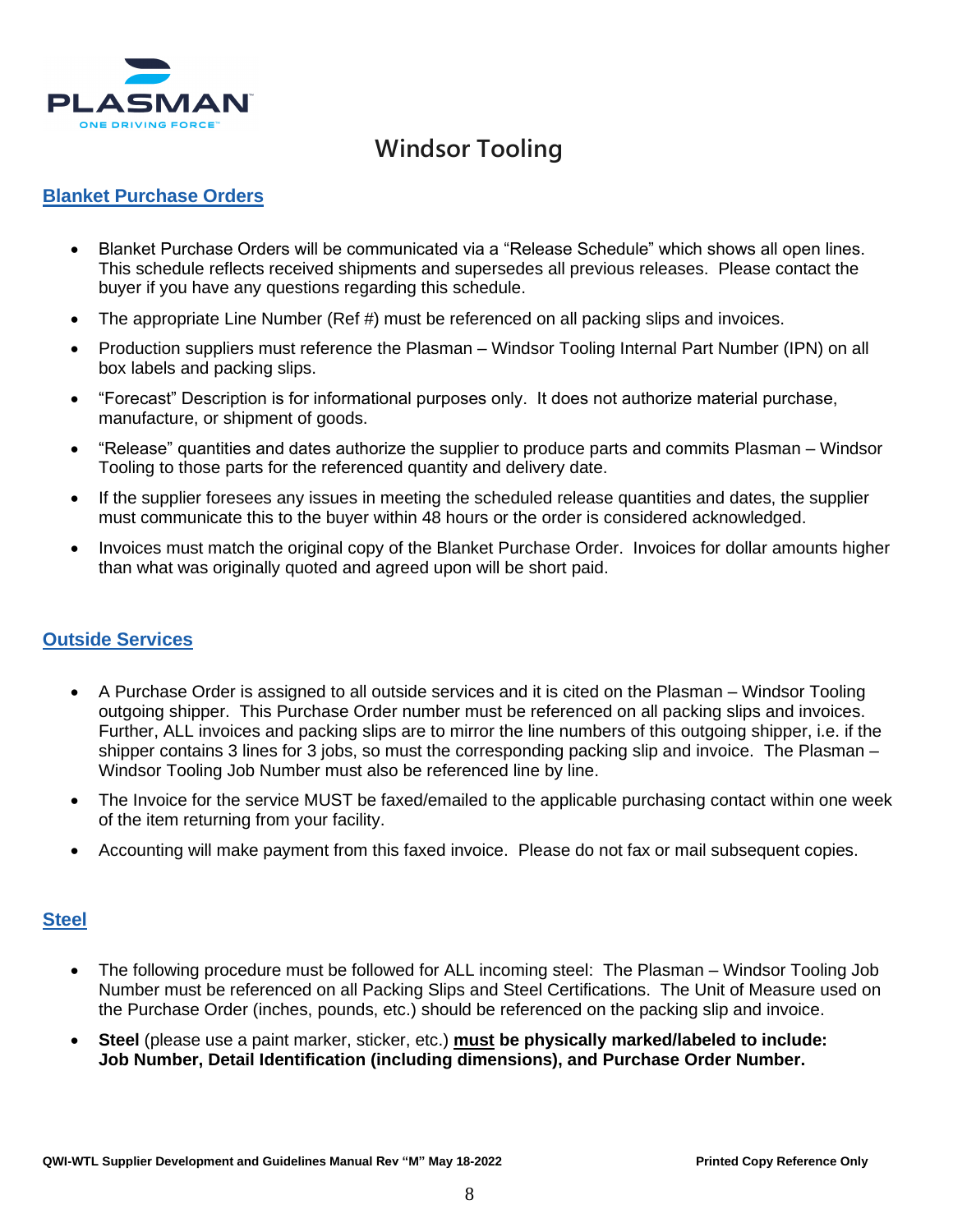

#### **Subcontractor Assessments**

- New Outsourcing Suppliers (Subcontractors) will be required to provide inputs to the completion of the Plasman – Windsor Tooling Subcontractor Assessment survey.
- Upon review of the completed assessment, it will be determined if a follow up or on-site assessment is required (discretionary) prior to issuing a Purchase Order.

#### **On-Site Supplier Assessments**

- Plasman Windsor Tooling and our end customers reserve the right to audit, inspect, qualify and certify that supplied products and services meet specified purchasing requirements.
- Where A Plasman Windsor Tooling and/or our customer intends to perform independent verification at the supplier's premises, the intended verification arrangements and method of product release will be stated in the purchasing order and/or purchasing documents (subject to compliance with all applicable standard confidentiality and non-disclosure agreements).

#### **Supplier Discrepancy Communication and Corrective Action**

- When an order or documentation is found to be nonconforming, or if the product or service does not meet the delivery requirements stated in the purchase order and/or purchasing documents, a Supplier Discrepancy Report (and Corrective Action Report as applicable) are sent to the supplier.
- The Supplier Discrepancy Report and/or Corrective Action Report will include direct reference to the issue for traceability purposes and may include copied evidence of issue, depending on severity.
- An occurrence of three (3) of the same issues against one supplier in a review period will automatically require a formal Corrective Action Report to be completed.
- The supplier is required to complete the Short Term section of the Corrective Action Report within three business days and the Root Cause and Long Term Corrective Action sections within 30 days.
- If the Supplier completes the CAR on time and provides adequate information, it will be closed by Plasman – Windsor Tooling (after verification of Corrective Action effectiveness).
- If the supplier fails to return completed CAR or does not provide adequate information, a meeting will be set-up with supplier, requiring the development of an Action Plan.
- If the supplier fails to provide adequate action plan, the supplier will be removed from the Approved / Key Supplier List.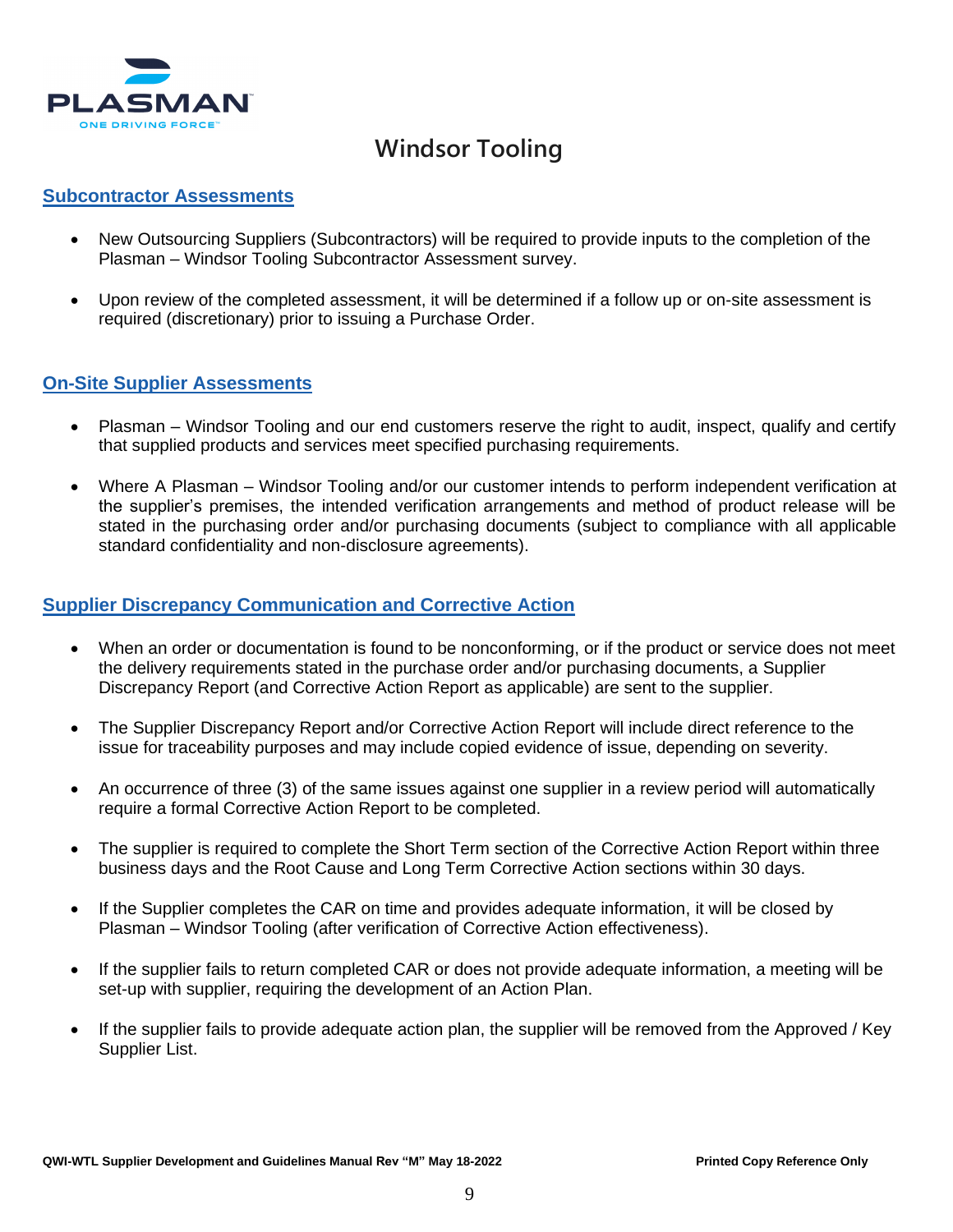

#### **Supplier Ratings**

- Quality and delivery (100%) performance of suppliers is rated on a biannual basis and subcontractors on an annual basis.
- Data is collected and used for ratings of Key Suppliers biannually. This may include, but is not limited to any Supplier Discrepancy and/or Corrective Action Reports issued.
- This data (issues) will be calculated against number of deliveries for each Key Supplier and a percentage will be assigned to each key supplier. If the Key Supplier fails to meet criteria (80%), a letter will be issued to supplier indicating areas of concern. A Corrective Action Report may also be issued.

### **Payment Terms**

• For payment terms, refer to the Purchase Order or the actual contract.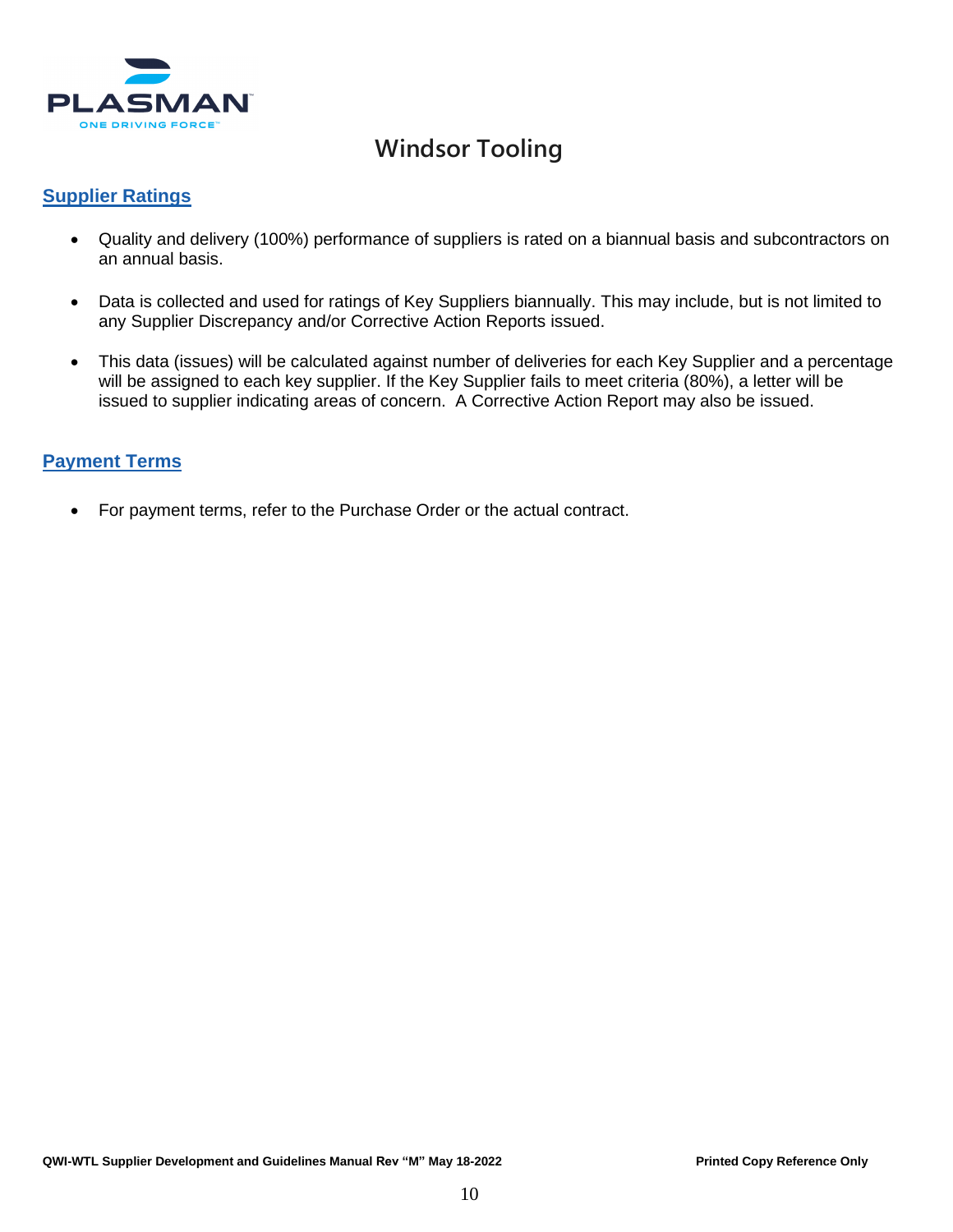

## **Change Record**

| <b>Revision</b><br>Level | <b>Revision</b><br><b>Date</b> | Page(s)<br><b>Affected</b> | <b>Description of Change</b>                                                                                                                                                                                                                                                                                                                                                                                                                                                                                                                                                               | <b>Revised By</b>                                     |
|--------------------------|--------------------------------|----------------------------|--------------------------------------------------------------------------------------------------------------------------------------------------------------------------------------------------------------------------------------------------------------------------------------------------------------------------------------------------------------------------------------------------------------------------------------------------------------------------------------------------------------------------------------------------------------------------------------------|-------------------------------------------------------|
| Α                        | Mar 31-2015                    | All                        | Initial Release (consolidation of previously issued requirements letters<br>"Purchasing Supplier Requirements - Rev I Jul 6-2011" and "Outsourcing<br>Supplier Requirements - Rev H Jul 6-2011").                                                                                                                                                                                                                                                                                                                                                                                          | M. Van Rijt<br>D. Hunt<br>L. Standaert<br>G. Ryder    |
| B                        | Feb 15-2016                    | All                        | Revised entire document (re-branding logo and company name formerly A.P.<br>Plasman Inc., Build-A-Mold), revised website address on page 3 (changed<br>from www.applasman.ca), revised contact name and title on page 3 & 7<br>(changed Outsourcing Manager to Outsourcing Coordinator, personnel<br>change), and revised title on page 5 (Corporate QMS/EMS Coordinator to<br>Corporate Quality Systems Manager).                                                                                                                                                                         | M. Van Rijt<br>L. Standaert<br>L. Bradley<br>G. Ryder |
| C                        | Mar 28-2016                    | 3 & 5                      | Revised key contact personnel email addresses (formerly applasman.com).                                                                                                                                                                                                                                                                                                                                                                                                                                                                                                                    | M. Van Rijt<br>L. Standaert<br>L. Bradley<br>G. Ryder |
| D                        | Aug 9-2017                     | 3, 5, 7, 8, 9              | Revised Introduction (added "Build-A-Mold" to website address path), revised<br>Supplier Requirements - ISO Certification (changed to state "e-mail all ISO<br>certificates to the applicable Build-A-Mold purchasing contact" - formerly Corp<br>Quality Systems Manager), revised Subcontractor Self-Assessments<br>(corrected spelling error), revised Supplier Ratings (identified subcontractors<br>as rated "quarterly"), and revised Change Record (corrected rev level/date<br>error for previous revision).                                                                       | M. Van Rijt<br>L. Standaert<br>L. Bradley<br>G. Ryder |
| E                        | Mar 1-2018                     | 4                          | Revised Build-A-Mold Quality Policy Statement (changed "fixtures" to "tooling"<br>in first paragraph).                                                                                                                                                                                                                                                                                                                                                                                                                                                                                     | M. Van Rijt<br>L. Standaert<br>L. Bradley<br>G. Ryder |
| F                        | Apr 30-2018                    | 3, 5                       | Revised Supplier Requirements (added section "Customs-Trade Partnership<br>Against Terrorism C-TPAT).                                                                                                                                                                                                                                                                                                                                                                                                                                                                                      | M. Van Rijt<br>L. Standaert<br>L. Bradley<br>G. Ryder |
| G                        | Mar 21-2019                    | 6, 8                       | Revised General Procedures (changed MSDS to SDS in bullet 10), and<br>revised Payment Terms (updated reference to PO / Contract).                                                                                                                                                                                                                                                                                                                                                                                                                                                          | M. Van Rijt<br>L. Standaert<br>L. Bradley<br>G. Ryder |
| H                        | Aug 9-2020                     | 3, 7                       | Revised key contact personnel and Subcontractor Self Assessments section<br>(job title update)                                                                                                                                                                                                                                                                                                                                                                                                                                                                                             | M. Van Rijt<br>L. Standaert<br>L. Bradley<br>G. Ryder |
| 1                        | Nov 10-2020                    | All                        | Revised entire document including title page, header, footer and all pertinent<br>sections (company rebranding including logo and naming convention changes:<br>A.P. Plasman/Plasman Group/Build-A-Mold changed to Plasman/Windsor<br>Tooling), updated Introduction and Key Contact Personnel (website and email<br>address changes), removed BAM Vision Statement, revised Subcontractor<br>Assessments section (removed reference to Customs & Outsourcing<br>Coordinator), and revised Supplier Ratings section (changed Subcontractor<br>ratings frequency from quarterly to annual). | M. Van Rijt<br>L. Standaert<br>L. Bradley<br>G. Ryder |

-continued-